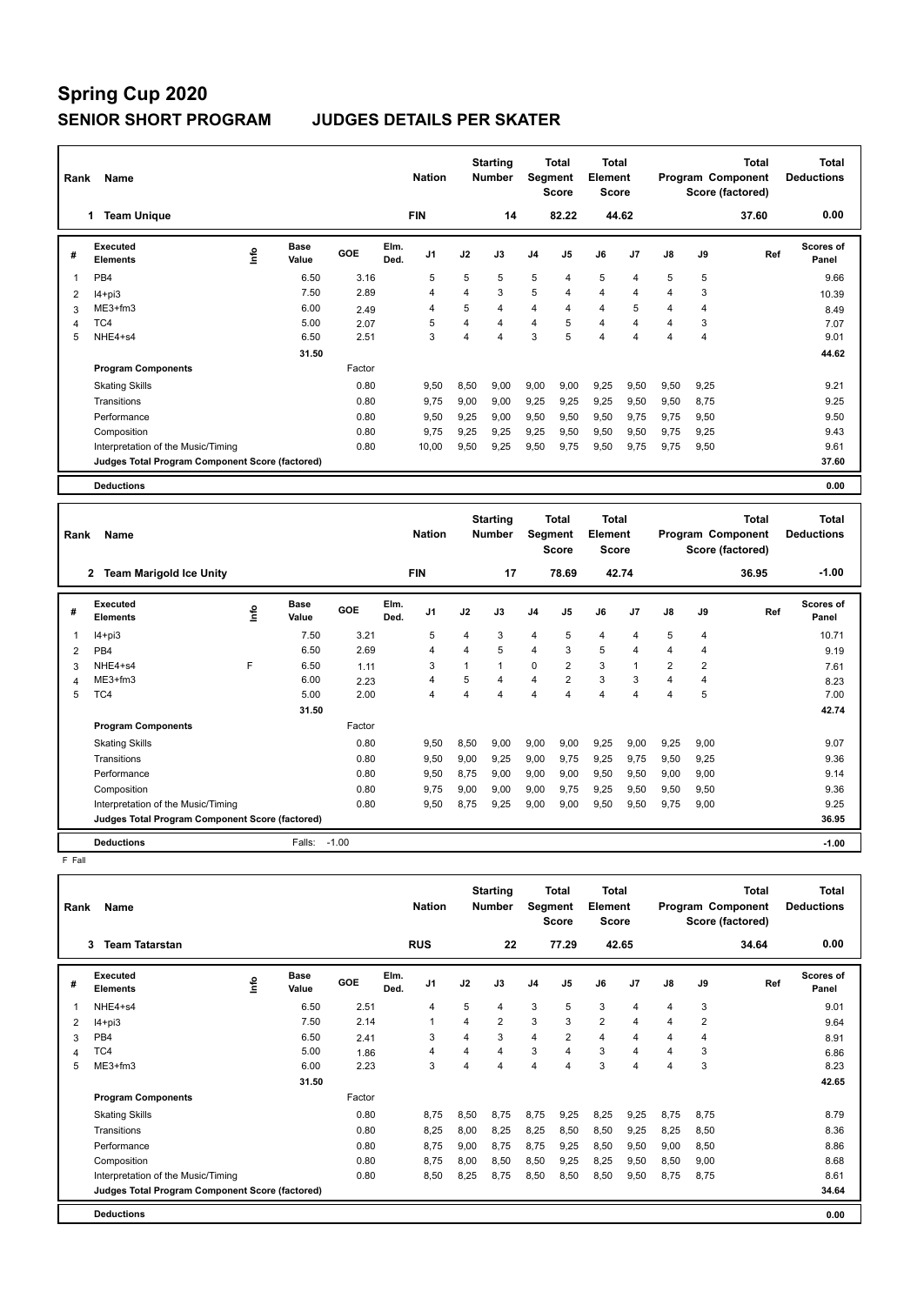| Rank | Name                                            |      |                      |        |              | <b>Nation</b>     |      | <b>Starting</b><br><b>Number</b>  | Segment        | <b>Total</b><br><b>Score</b> | <b>Total</b><br>Element<br><b>Score</b> |       |                 |                | <b>Total</b><br>Program Component<br>Score (factored) | <b>Total</b><br><b>Deductions</b> |
|------|-------------------------------------------------|------|----------------------|--------|--------------|-------------------|------|-----------------------------------|----------------|------------------------------|-----------------------------------------|-------|-----------------|----------------|-------------------------------------------------------|-----------------------------------|
|      | <b>Team Nexxice</b><br>4                        |      |                      |        |              | CAN               |      | 11                                |                | 76.49                        |                                         | 41.07 |                 |                | 35.42                                                 | 0.00                              |
| #    | Executed<br><b>Elements</b>                     | ١nfo | <b>Base</b><br>Value | GOE    | Elm.<br>Ded. | J <sub>1</sub>    | J2   | J3                                | J <sub>4</sub> | J5                           | J6                                      | J7    | J8              | J9             | Ref                                                   | Scores of<br>Panel                |
| 1    | PB <sub>4</sub>                                 |      | 6.50                 | 2.60   |              | 4                 | 4    | $\overline{4}$                    | $\overline{4}$ | 3                            | $\overline{4}$                          | 4     | 4               | $\overline{4}$ |                                                       | 9.10                              |
| 2    | $ME3+fm3$                                       |      | 6.00                 | 2.31   |              | 4                 | 5    | $\overline{4}$                    | 3              | 4                            | $\overline{4}$                          | 4     | 4               | 3              |                                                       | 8.31                              |
| 3    | TC4                                             |      | 5.00                 | 1.86   |              | 5                 | 4    | $\overline{4}$                    | $\overline{4}$ | 4                            | 3                                       | 4     | 3               | 3              |                                                       | 6.86                              |
| 4    | $I4+pi2$                                        |      | 6.00                 | 1.89   |              | 4                 | 4    | 3                                 | 3              | 3                            | 3                                       | 3     | 3               | 3              |                                                       | 7.89                              |
| 5    | NHE4+s4                                         |      | 6.50                 | 2.41   |              | 5                 | 4    | $\overline{4}$                    | $\overline{4}$ | 3                            | $\overline{4}$                          | 3     | 3               | $\overline{4}$ |                                                       | 8.91                              |
|      |                                                 |      | 30.00                |        |              |                   |      |                                   |                |                              |                                         |       |                 |                |                                                       | 41.07                             |
|      | <b>Program Components</b>                       |      |                      | Factor |              |                   |      |                                   |                |                              |                                         |       |                 |                |                                                       |                                   |
|      | <b>Skating Skills</b>                           |      |                      | 0.80   |              | 9,50              | 8,75 | 8,75                              | 8,50           | 8,50                         | 8,25                                    | 9,25  | 9,25            | 8,50           |                                                       | 8.79                              |
|      | Transitions                                     |      |                      | 0.80   |              | 9,75              | 9,00 | 8,50                              | 8,25           | 9,00                         | 8,50                                    | 9,00  | 8,25            | 7,75           |                                                       | 8.64                              |
|      | Performance                                     |      |                      | 0.80   |              | 9,75              | 9,25 | 9,00                              | 8,75           | 8,25                         | 8,50                                    | 9,25  | 9,25            | 8,75           |                                                       | 8.96                              |
|      | Composition                                     |      |                      | 0.80   |              | 9,75              | 9,00 | 9,00                              | 8,50           | 9,50                         | 8,75                                    | 9,00  | 9,00            | 8,25           |                                                       | 8.96                              |
|      | Interpretation of the Music/Timing              |      |                      | 0.80   |              | 9,50              | 9,00 | 9,25                              | 8,50           | 9,25                         | 8,75                                    | 9,00  | 8,75            | 8,00           |                                                       | 8.93                              |
|      | Judges Total Program Component Score (factored) |      |                      |        |              |                   |      |                                   |                |                              |                                         |       |                 |                |                                                       | 35.42                             |
|      | <b>Deductions</b>                               |      |                      |        |              |                   |      |                                   |                |                              |                                         |       |                 |                |                                                       | 0.00                              |
|      |                                                 |      |                      |        |              |                   |      |                                   |                |                              |                                         |       |                 |                |                                                       |                                   |
|      | <b>Provident Control</b>                        |      |                      |        |              | $1.1 - 1.2 - 1.2$ |      | <b>Starting</b><br>March 2010 Co. |                | <b>Total</b>                 | <b>Total</b><br><b>Electrician</b>      |       | <b>Donation</b> | $\sim$         | <b>Total</b>                                          | <b>Total</b><br>$Example 2$       |

| Rank | Name                                            |      |                      |            |              | <b>Nation</b>  |                | <b>Number</b>  |                | Segment<br><b>Score</b> | Element<br><b>Score</b> |                |                |      | Program Component<br>Score (factored) | <b>Deductions</b>         |  |
|------|-------------------------------------------------|------|----------------------|------------|--------------|----------------|----------------|----------------|----------------|-------------------------|-------------------------|----------------|----------------|------|---------------------------------------|---------------------------|--|
|      | <b>Team Skyliners</b><br>5                      |      |                      |            |              | <b>USA</b>     |                | 18             |                | 68.01                   |                         | 36.38          |                |      | 32.63                                 | $-1.00$                   |  |
| #    | <b>Executed</b><br><b>Elements</b>              | ١nf٥ | <b>Base</b><br>Value | <b>GOE</b> | Elm.<br>Ded. | J <sub>1</sub> | J2             | J3             | J <sub>4</sub> | J <sub>5</sub>          | J6                      | J7             | J8             | J9   | Ref                                   | <b>Scores of</b><br>Panel |  |
|      | $ME3+fm3$                                       |      | 6.00                 | 1.97       |              | 3              | 4              | 4              | 3              | 4                       | 3                       | $\overline{2}$ | 3              | 3    |                                       | 7.97                      |  |
| 2    | PB4                                             |      | 6.50                 | 1.86       |              | 3              | 3              | 3              | 3              | 4                       | $\overline{2}$          | $\overline{A}$ | 3              | 3    |                                       | 8.36                      |  |
| 3    | $I4 + pi3$                                      |      | 7.50                 | 0.21       |              | 2              | $\overline{2}$ | 1              | 1              | $-3$                    | $\overline{1}$          | $-3$           | $-1$           | 1    |                                       | 7.71                      |  |
| 4    | NHE4+s4                                         | F    | 6.50                 | $-0.37$    |              | 0              | 0              | 0              | $-1$           | 0                       | $-1$                    | $-1$           | $-1$           | $-2$ |                                       | 6.13                      |  |
| 5    | TC4                                             |      | 5.00                 | 1.21       |              | 3              | 3              | $\overline{2}$ | $\overline{2}$ | 3                       | $\overline{2}$          | $\overline{2}$ | $\overline{2}$ | 3    |                                       | 6.21                      |  |
|      |                                                 |      | 31.50                |            |              |                |                |                |                |                         |                         |                |                |      |                                       | 36.38                     |  |
|      | <b>Program Components</b>                       |      |                      | Factor     |              |                |                |                |                |                         |                         |                |                |      |                                       |                           |  |
|      | <b>Skating Skills</b>                           |      |                      | 0.80       |              | 8,00           | 8,00           | 8,00           | 8,00           | 8,25                    | 7,50                    | 8,25           | 8,25           | 8,00 |                                       | 8.07                      |  |
|      | Transitions                                     |      |                      | 0.80       |              | 7,75           | 8,50           | 8,25           | 8,25           | 8,75                    | 7,50                    | 8,50           | 8,50           | 8,00 |                                       | 8.25                      |  |
|      | Performance                                     |      |                      | 0.80       |              | 8,00           | 7,75           | 7,75           | 8,00           | 8,00                    | 8,00                    | 8,25           | 7,75           | 7,75 |                                       | 7.89                      |  |
|      | Composition                                     |      |                      | 0.80       |              | 8,25           | 8,25           | 8,25           | 8,25           | 9,00                    | 7,75                    | 8,50           | 8,50           | 8,25 |                                       | 8.32                      |  |
|      | Interpretation of the Music/Timing              |      |                      | 0.80       |              | 8,00           | 8,50           | 8,50           | 8,25           | 9,00                    | 8,00                    | 8,25           | 8,00           | 8,25 |                                       | 8.25                      |  |
|      | Judges Total Program Component Score (factored) |      |                      |            |              |                |                |                |                |                         |                         |                |                |      |                                       | 32.63                     |  |
|      | <b>Deductions</b>                               |      | Falls:               | $-1.00$    |              |                |                |                |                |                         |                         |                |                |      |                                       | $-1.00$                   |  |

F Fall

| Rank | Name                                            |   |                      |        |              | <b>Nation</b>  |                | <b>Starting</b><br><b>Number</b> | Segment        | Total<br><b>Score</b> | <b>Total</b><br>Element<br><b>Score</b> |                |                |                | <b>Total</b><br>Program Component<br>Score (factored) | <b>Total</b><br><b>Deductions</b> |
|------|-------------------------------------------------|---|----------------------|--------|--------------|----------------|----------------|----------------------------------|----------------|-----------------------|-----------------------------------------|----------------|----------------|----------------|-------------------------------------------------------|-----------------------------------|
|      | <b>Team Crystallettes</b><br>6                  |   |                      |        |              | <b>USA</b>     |                | 16                               |                | 63.31                 |                                         | 33.38          |                |                | 29.93                                                 | 0.00                              |
| #    | <b>Executed</b><br><b>Elements</b>              | ۴ | <b>Base</b><br>Value | GOE    | Elm.<br>Ded. | J <sub>1</sub> | J2             | J3                               | J <sub>4</sub> | J <sub>5</sub>        | J6                                      | J7             | J8             | J9             | Ref                                                   | <b>Scores of</b><br>Panel         |
| 1    | PB <sub>3</sub>                                 |   | 5.50                 | 0.63   |              | 1              | 2              | 2                                | $\mathbf 0$    | 0                     | $\overline{2}$                          | $\overline{1}$ |                | $\mathbf{1}$   |                                                       | 6.13                              |
| 2    | $13 + pi3$                                      |   | 6.50                 | 1.02   |              | $\overline{2}$ |                | 1                                | $\overline{2}$ | 3                     | $\mathbf{1}$                            | $\overline{2}$ | $\overline{2}$ | 1              |                                                       | 7.52                              |
| 3    | ME3+fm2                                         |   | 5.00                 | 1.14   |              | $\overline{2}$ | $\overline{2}$ | $\overline{2}$                   | $\overline{1}$ | 3                     | $\overline{2}$                          | 3              | 3              | $\overline{2}$ |                                                       | 6.14                              |
| 4    | TC4                                             |   | 5.00                 | 0.79   |              | $\mathbf{1}$   | $\Omega$       | $\overline{2}$                   | $\overline{2}$ | 4                     | $\overline{2}$                          | $\overline{2}$ | $\overline{2}$ | 0              |                                                       | 5.79                              |
| 5    | NHE4+s4                                         |   | 6.50                 | 1.30   |              | $\mathbf{1}$   | $\overline{2}$ | 3                                | $\overline{2}$ | 3                     | $\overline{2}$                          | $\overline{2}$ | $\overline{2}$ | 1              |                                                       | 7.80                              |
|      |                                                 |   | 28.50                |        |              |                |                |                                  |                |                       |                                         |                |                |                |                                                       | 33.38                             |
|      | <b>Program Components</b>                       |   |                      | Factor |              |                |                |                                  |                |                       |                                         |                |                |                |                                                       |                                   |
|      | <b>Skating Skills</b>                           |   |                      | 0.80   |              | 7.25           | 7,00           | 7.25                             | 7,00           | 7.75                  | 7,25                                    | 8,50           | 8,00           | 7.50           |                                                       | 7.43                              |
|      | Transitions                                     |   |                      | 0.80   |              | 7,00           | 7,00           | 7,00                             | 7,00           | 7,50                  | 7,25                                    | 8,25           | 8,50           | 7.75           |                                                       | 7.39                              |
|      | Performance                                     |   |                      | 0.80   |              | 7,00           | 6,75           | 7,25                             | 7,50           | 8,00                  | 7,50                                    | 8,75           | 8,00           | 7,25           |                                                       | 7.50                              |
|      | Composition                                     |   |                      | 0.80   |              | 7.25           | 7,25           | 7,50                             | 7,25           | 8,25                  | 7,25                                    | 8,50           | 8.25           | 7.75           |                                                       | 7.64                              |
|      | Interpretation of the Music/Timing              |   |                      | 0.80   |              | 7.00           | 6.25           | 7.75                             | 7,25           | 7.75                  | 7,50                                    | 8,50           | 8.00           | 7,00           |                                                       | 7.46                              |
|      | Judges Total Program Component Score (factored) |   |                      |        |              |                |                |                                  |                |                       |                                         |                |                |                |                                                       | 29.93                             |
|      | <b>Deductions</b>                               |   |                      |        |              |                |                |                                  |                |                       |                                         |                |                |                |                                                       | 0.00                              |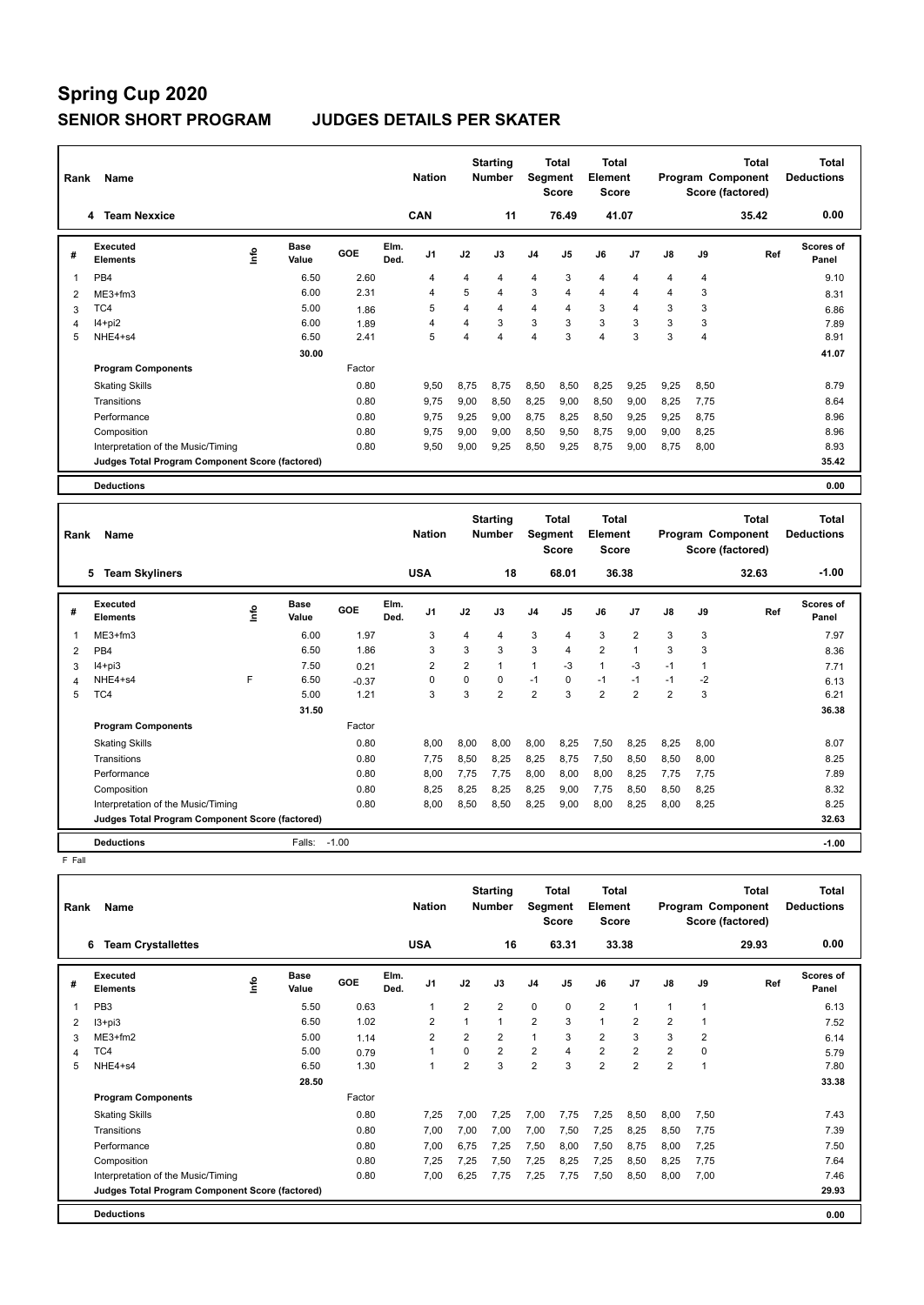# **Spring Cup 2020**

### **SENIOR SHORT PROGRAM JUDGES DETAILS PER SKATER**

| Rank | Name                                            |                           |        | <b>Nation</b>                  |                | <b>Starting</b><br><b>Number</b> |                | <b>Total</b><br>Segment<br><b>Score</b> | Total<br>Element<br><b>Score</b>        |                |                | Program Component<br>Score (factored) | <b>Total</b> | <b>Total</b><br><b>Deductions</b> |
|------|-------------------------------------------------|---------------------------|--------|--------------------------------|----------------|----------------------------------|----------------|-----------------------------------------|-----------------------------------------|----------------|----------------|---------------------------------------|--------------|-----------------------------------|
|      | <b>Team Hot Shivers</b><br>$\overline{7}$       |                           |        | <b>ITA</b>                     |                | 10                               |                | 60.48                                   |                                         | 31.64          |                |                                       | 28.84        | 0.00                              |
| #    | Executed<br><b>Elements</b>                     | <b>Base</b><br>۴<br>Value | GOE    | Elm.<br>J <sub>1</sub><br>Ded. | J2             | J3                               | J <sub>4</sub> | J <sub>5</sub>                          | J6                                      | J7             | J8             | J9                                    | Ref          | <b>Scores of</b><br>Panel         |
| 1    | TC4                                             | 5.00                      | 0.86   | 2                              | $\overline{2}$ | $\overline{2}$                   | $\overline{2}$ | 3                                       | $\overline{2}$                          | 1              | 1              | 0                                     |              | 5.86                              |
| 2    | PB <sub>4</sub>                                 | 6.50                      | 1.21   | $\overline{2}$                 | $\overline{2}$ | $\mathbf{1}$                     | $\overline{2}$ | $\overline{2}$                          | 3                                       | $\overline{2}$ | 2              | $\mathbf{1}$                          |              | 7.71                              |
| 3    | I3+pi2                                          | 5.00                      | 1.00   | $\overline{2}$                 | $\overline{2}$ | $\overline{2}$                   | $\mathbf{1}$   | 3                                       | $\mathbf{1}$                            | 3              | $\overline{2}$ | $\overline{2}$                        |              | 6.00                              |
| 4    | NHE4+s3                                         | 5.00                      | 1.00   | $\overline{2}$                 | 3              | $\overline{2}$                   | $\overline{2}$ | $\overline{2}$                          | $\overline{2}$                          | 2              | $\overline{2}$ | $\mathbf{1}$                          |              | 6.00                              |
| 5    | $ME3+fm2$                                       | 5.00                      | 1.07   | $\overline{2}$                 | $\overline{2}$ | $\overline{2}$                   | 1              | 3                                       | $\overline{2}$                          | $\overline{2}$ | $\overline{2}$ | 3                                     |              | 6.07                              |
|      |                                                 | 26.50                     |        |                                |                |                                  |                |                                         |                                         |                |                |                                       |              | 31.64                             |
|      | <b>Program Components</b>                       |                           | Factor |                                |                |                                  |                |                                         |                                         |                |                |                                       |              |                                   |
|      | <b>Skating Skills</b>                           |                           | 0.80   | 7,00                           | 7,00           | 7,00                             | 7,00           | 6,75                                    | 7,00                                    | 7,75           | 7,00           | 6,00                                  |              | 6.96                              |
|      | Transitions                                     |                           | 0.80   | 6,75                           | 7,25           | 7,00                             | 7,00           | 7,25                                    | 7,25                                    | 7,50           | 7,00           | 6,50                                  |              | 7.07                              |
|      | Performance                                     |                           | 0.80   | 7,00                           | 7,50           | 7,25                             | 7,50           | 7,50                                    | 7,25                                    | 8,00           | 7,50           | 7,00                                  |              | 7.36                              |
|      | Composition                                     |                           | 0.80   | 7,25                           | 7,00           | 7,25                             | 7,25           | 8,00                                    | 7,25                                    | 7,75           | 7,50           | 7,00                                  |              | 7.32                              |
|      | Interpretation of the Music/Timing              |                           | 0.80   | 7,00                           | 6,75           | 7,50                             | 7,25           | 7,75                                    | 7,25                                    | 7,75           | 7,75           | 6,75                                  |              | 7.32                              |
|      | Judges Total Program Component Score (factored) |                           |        |                                |                |                                  |                |                                         |                                         |                |                |                                       |              | 28.84                             |
|      | <b>Deductions</b>                               |                           |        |                                |                |                                  |                |                                         |                                         |                |                |                                       |              | 0.00                              |
| Rank | Name                                            |                           |        | <b>Nation</b>                  |                | <b>Starting</b><br><b>Number</b> |                | <b>Total</b><br>Segment<br><b>Score</b> | <b>Total</b><br>Element<br><b>Score</b> |                |                | Program Component<br>Score (factored) | <b>Total</b> | <b>Total</b><br><b>Deductions</b> |
|      | <b>Team Zoulous</b><br>8                        |                           |        | <b>FRA</b>                     |                | 21                               |                | 59.74                                   |                                         | 32.03          |                |                                       | 27.71        | 0.00                              |
| #    | Executed<br><b>Elements</b>                     | Base<br>ę<br>Value        | GOE    | Elm.<br>J1<br>Ded.             | J2             | J3                               | J <sub>4</sub> | J <sub>5</sub>                          | J6                                      | J7             | J8             | J9                                    | Ref          | Scores of<br>Panel                |

**Value GOE J1 J2 J3 J4 J5 J6 J7 J8 J9** 

 **28.00 32.03**

0.80 6,50 6,75 6,75 6,50 6,75 7,00 7,00 6,75 6,50 6.71 6.71

 TC4 5.00 0.86 1 2 2 1 3 2 2 2 1 5.86 I3+pi3 6.50 0.56 0 2 0 1 1 2 2 -1 0 7.06 ME3+fm2 5.00 0.79 1 1 1 1 3 3 2 2 0 5.79 NHE4+s3 5.00 0.71 1 1 1 2 3 2 2 1 1 5.71

Transitions 0.80 6,25 7,00 6,75 6,25 7,50 6,75 7,25 6,50 6,50 6.71 Performance 0.80 6,50 7,25 7,25 7,00 7,25 7,25 7,25 7,00 7,25 7.18 Composition 0.80 6,75 7,25 7,00 6,50 8,25 7,00 7,25 6,75 7,00 7.00 Interpretation of the Music/Timing 0.80 6,50 6,25 7,25 6,50 7,75 7,25 7,25 7,00 7,50 7.04

**Judges Total Program Component Score (factored) 27.71**

**Panel**

7.61

**Deductions 0.00**

**Elements** 

**Program Components** 

PB4

**Value** 

1 6.50 1.11 1 2 2 2 0 2 3 1 2

Factor

Skating Skills 6,50 6,75 6,75 6,50 6,75 7,00 7,00 6,75 6,50

**Ded.** 

| Rank           | Name                                            |     |               |         |              | <b>Nation</b>  |                | <b>Starting</b><br><b>Number</b> | Segment        | Total<br><b>Score</b> | Total<br>Element<br><b>Score</b> |                |                |                | <b>Total</b><br>Program Component<br>Score (factored) | <b>Total</b><br><b>Deductions</b> |
|----------------|-------------------------------------------------|-----|---------------|---------|--------------|----------------|----------------|----------------------------------|----------------|-----------------------|----------------------------------|----------------|----------------|----------------|-------------------------------------------------------|-----------------------------------|
|                | 9<br><b>Team Jingu Ice Messengers</b>           |     |               |         |              | <b>JPN</b>     |                | 4                                |                | 54.07                 |                                  | 29.23          |                |                | 25.84                                                 | $-1.00$                           |
| #              | Executed<br><b>Elements</b>                     | ١m٥ | Base<br>Value | GOE     | Elm.<br>Ded. | J <sub>1</sub> | J2             | J3                               | J <sub>4</sub> | J <sub>5</sub>        | J6                               | J <sub>7</sub> | J8             | J9             | Ref                                                   | Scores of<br>Panel                |
|                | TC4                                             |     | 5.00          | 0.79    |              | 1              | 3              | 1                                | $\overline{2}$ | $\overline{2}$        | $\mathbf{1}$                     | $\overline{2}$ |                | $\overline{2}$ |                                                       | 5.79                              |
| $\overline{2}$ | $NHE4 + s3$                                     |     | 5.00          | 0.93    |              | $\overline{2}$ | $\overline{2}$ | $\overline{2}$                   | $\mathbf{1}$   | $\overline{2}$        | $\overline{2}$                   | $\overline{2}$ | $\overline{2}$ |                |                                                       | 5.93                              |
| 3              | PB <sub>3</sub>                                 |     | 5.50          | 0.86    |              | $\overline{2}$ | $\overline{2}$ | $\overline{2}$                   | $\overline{2}$ | $-2$                  | $\overline{2}$                   |                |                |                |                                                       | 6.36                              |
| 4              | $ME3+fm2$                                       |     | 5.00          | 0.86    |              | $\overline{2}$ | 1              | $\mathbf{1}$                     | $\overline{2}$ | $\overline{2}$        | $\overline{2}$                   | $\overline{2}$ | $\overline{2}$ |                |                                                       | 5.86                              |
| 5              | $13 + pi3$                                      | F   | 6.50          | $-1.21$ |              | $-1$           | $-1$           | $-3$                             | $-2$           | $-3$                  | $-1$                             | $-1$           | $-3$           | $-2$           |                                                       | 5.29                              |
|                |                                                 |     | 27.00         |         |              |                |                |                                  |                |                       |                                  |                |                |                |                                                       | 29.23                             |
|                | <b>Program Components</b>                       |     |               | Factor  |              |                |                |                                  |                |                       |                                  |                |                |                |                                                       |                                   |
|                | <b>Skating Skills</b>                           |     |               | 0.80    |              | 5.75           | 6.75           | 6,00                             | 6,00           | 5,75                  | 5,75                             | 7,00           | 6,75           | 5,50           |                                                       | 6.11                              |
|                | Transitions                                     |     |               | 0.80    |              | 5.75           | 6,50           | 5.75                             | 6,25           | 6,75                  | 6.25                             | 7,00           | 7.00           | 7,00           |                                                       | 6.50                              |
|                | Performance                                     |     |               | 0.80    |              | 6.00           | 6,50           | 5,75                             | 6,50           | 6,00                  | 6,50                             | 7,25           | 6,50           | 6,00           |                                                       | 6.29                              |
|                | Composition                                     |     |               | 0.80    |              | 6,25           | 7,00           | 6,00                             | 7,00           | 7,25                  | 6,00                             | 7,00           | 7,00           | 7,50           |                                                       | 6.79                              |
|                | Interpretation of the Music/Timing              |     |               | 0.80    |              | 6.00           | 7,00           | 6.25                             | 7,00           | 6,00                  | 6,50                             | 7,25           | 6.50           | 7.00           |                                                       | 6.61                              |
|                | Judges Total Program Component Score (factored) |     |               |         |              |                |                |                                  |                |                       |                                  |                |                |                |                                                       | 25.84                             |
|                | <b>Deductions</b>                               |     | Falls:        | $-1.00$ |              |                |                |                                  |                |                       |                                  |                |                |                |                                                       | $-1.00$                           |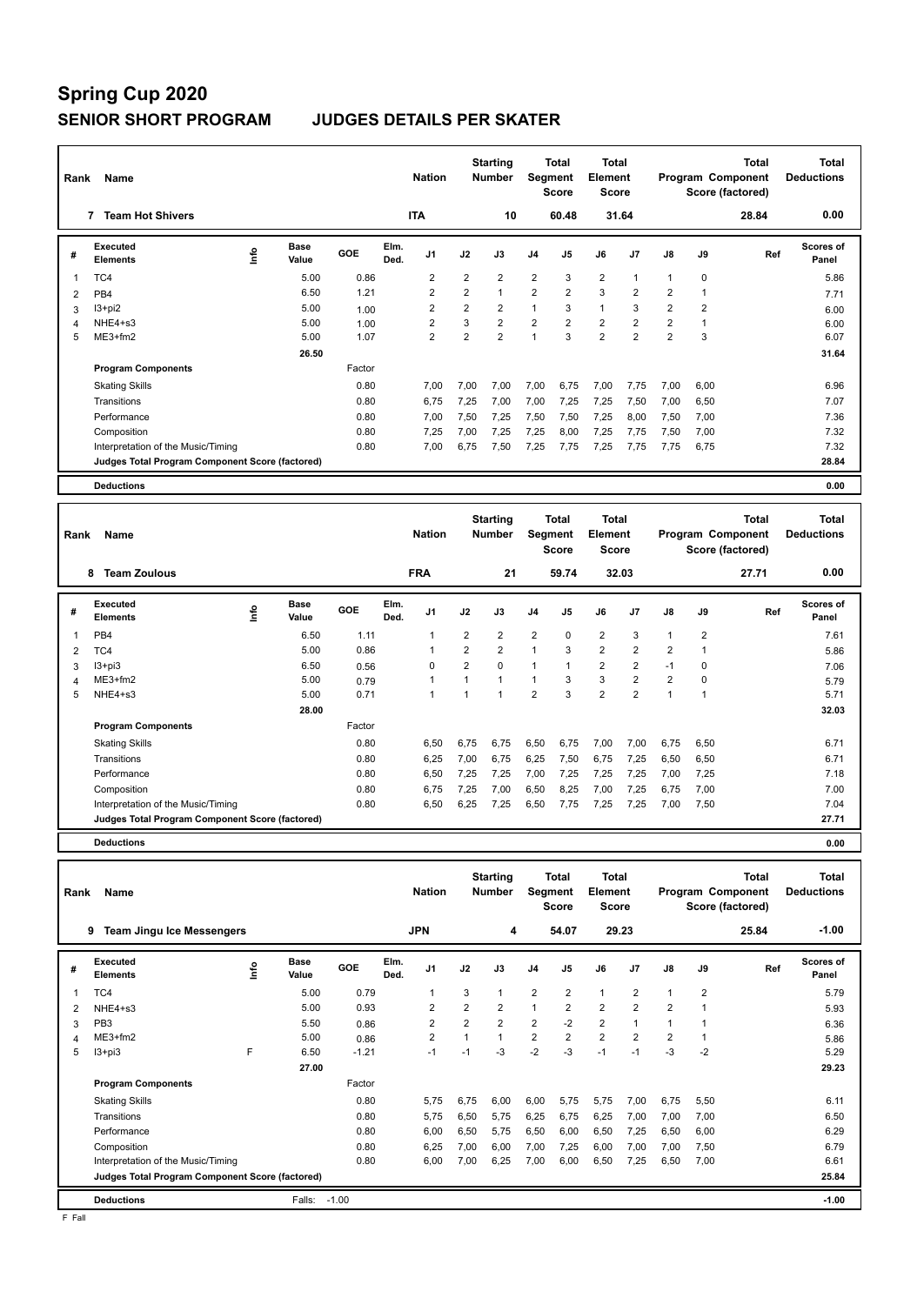| Rank | Name                                            |      |                      |        |              | <b>Nation</b>  |                | <b>Starting</b><br><b>Number</b> |                | <b>Total</b><br>Segment<br><b>Score</b> | Total<br>Element<br><b>Score</b> |                |                |                | <b>Total</b><br>Program Component<br>Score (factored) | <b>Total</b><br><b>Deductions</b> |
|------|-------------------------------------------------|------|----------------------|--------|--------------|----------------|----------------|----------------------------------|----------------|-----------------------------------------|----------------------------------|----------------|----------------|----------------|-------------------------------------------------------|-----------------------------------|
|      | <b>Team Berlin 1</b><br>10                      |      |                      |        |              | <b>GER</b>     |                | 9                                |                | 53.83                                   |                                  | 27.04          |                |                | 26.79                                                 | 0.00                              |
| #    | Executed<br><b>Elements</b>                     | lnfo | <b>Base</b><br>Value | GOE    | Elm.<br>Ded. | J <sub>1</sub> | J2             | J3                               | J <sub>4</sub> | J <sub>5</sub>                          | J6                               | J <sub>7</sub> | $\mathsf{J}8$  | J9             | Ref                                                   | <b>Scores of</b><br>Panel         |
| 1    | $ME3+fm2$                                       |      | 5.00                 | 1.00   |              | $\overline{2}$ | $\overline{2}$ | $\overline{2}$                   | $\overline{2}$ | 0                                       | 3                                | $\overline{2}$ | $\overline{2}$ | $\overline{2}$ |                                                       | 6.00                              |
| 2    | PB <sub>2</sub>                                 |      | 4.00                 | 0.40   |              | 1              | $\mathbf{1}$   | $\mathbf{1}$                     | $\Omega$       | $-2$                                    | $\overline{2}$                   | $\overline{2}$ | $\overline{1}$ | $\overline{1}$ |                                                       | 4.40                              |
| 3    | $13 + pi2$                                      |      | 5.00                 | 0.43   |              | 2              | 1              | $\mathbf{1}$                     | 1              | $\Omega$                                | $\mathbf{1}$                     |                |                | $\mathbf 0$    |                                                       | 5.43                              |
| 4    | NHE4+s3                                         |      | 5.00                 | 0.71   |              | $\overline{2}$ | $\overline{2}$ | $\overline{2}$                   | $\overline{2}$ | $\Omega$                                | $\mathbf{1}$                     | 1              | 1              | $\overline{1}$ |                                                       | 5.71                              |
| 5    | TC4                                             |      | 5.00                 | 0.50   |              | $\overline{2}$ | 1              | $\mathbf{1}$                     | $\overline{2}$ | $\overline{1}$                          | $\mathbf{1}$                     | 1              | 0              | $-1$           |                                                       | 5.50                              |
|      |                                                 |      | 24.00                |        |              |                |                |                                  |                |                                         |                                  |                |                |                |                                                       | 27.04                             |
|      | <b>Program Components</b>                       |      |                      | Factor |              |                |                |                                  |                |                                         |                                  |                |                |                |                                                       |                                   |
|      | <b>Skating Skills</b>                           |      |                      | 0.80   |              | 7.00           | 6,50           | 6,25                             | 6,25           | 5,75                                    | 6,75                             | 6,75           | 6,50           | 6,25           |                                                       | 6.46                              |
|      | Transitions                                     |      |                      | 0.80   |              | 6,75           | 6,00           | 6,50                             | 6,25           | 5,50                                    | 7,25                             | 6,75           | 7,00           | 6,00           |                                                       | 6.46                              |
|      | Performance                                     |      |                      | 0.80   |              | 7,00           | 6.75           | 6,75                             | 6,50           | 5,75                                    | 7,25                             | 7,75           | 7,00           | 5,75           |                                                       | 6.71                              |
|      | Composition                                     |      |                      | 0.80   |              | 7.25           | 6,50           | 7,00                             | 6,50           | 6,50                                    | 7,00                             | 7,50           | 7,75           | 6,25           |                                                       | 6.89                              |
|      | Interpretation of the Music/Timing              |      |                      | 0.80   |              | 7,00           | 6,50           | 7,25                             | 6,75           | 5,50                                    | 7,25                             | 7,50           | 7,50           | 6,50           |                                                       | 6.96                              |
|      | Judges Total Program Component Score (factored) |      |                      |        |              |                |                |                                  |                |                                         |                                  |                |                |                |                                                       | 26.79                             |
|      | <b>Deductions</b>                               |      |                      |        |              |                |                |                                  |                |                                         |                                  |                |                |                |                                                       | 0.00                              |
|      |                                                 |      |                      |        |              |                |                | $0.4 - 0.42$                     |                |                                         | $7 - 4 - 1$                      |                |                |                |                                                       | $7 - 4 - 1$                       |

| Rank | Name                                            |                         |                      |         |              | <b>Nation</b>  |          | <b>Starting</b><br><b>Number</b> | Segment        | <b>Total</b><br><b>Score</b> | <b>Total</b><br>Element<br>Score |          |               |                | <b>Total</b><br>Program Component<br>Score (factored) | <b>Total</b><br><b>Deductions</b> |
|------|-------------------------------------------------|-------------------------|----------------------|---------|--------------|----------------|----------|----------------------------------|----------------|------------------------------|----------------------------------|----------|---------------|----------------|-------------------------------------------------------|-----------------------------------|
|      | <b>Team Passion</b><br>11                       |                         |                      |         |              | <b>HUN</b>     |          | 12                               |                | 52.13                        | 28.78                            |          |               |                | 25.35                                                 | $-2.00$                           |
| #    | <b>Executed</b><br><b>Elements</b>              | ١nf٥                    | <b>Base</b><br>Value | GOE     | Elm.<br>Ded. | J <sub>1</sub> | J2       | J3                               | J <sub>4</sub> | J <sub>5</sub>               | J6                               | J7       | $\mathsf{J}8$ | J9             | Ref                                                   | <b>Scores of</b><br>Panel         |
|      | $ME3+fm3$                                       |                         | 6.00                 | 1.71    |              | $\overline{2}$ | 3        | 3                                | $\overline{2}$ | 3                            | 3                                | 3        | 3             | $\overline{4}$ |                                                       | 7.71                              |
| 2    | $13 + pi3$                                      |                         | 6.50                 | 0.74    |              | $-1$           | 3        | 0                                | $\mathbf{1}$   | 1                            | 1                                | 1        |               | 3              |                                                       | 7.24                              |
| 3    | NHE4+s3                                         | F                       | 5.00                 | $-0.64$ |              | -2             | $\Omega$ | $-1$                             | $-2$           | $-2$                         | $-1$                             | $-1$     | $-1$          | $-1$           |                                                       | 4.36                              |
| Δ    | TC4                                             |                         | 5.00                 | 0.64    |              | $\mathbf{1}$   |          |                                  | $\overline{2}$ | $\overline{2}$               | $\overline{2}$                   | 1        | 1             | 1              |                                                       | 5.64                              |
| 5    | PB <sub>2</sub>                                 |                         | 4.00                 | $-0.17$ |              | $-1$           | $\Omega$ | $\Omega$                         | $\Omega$       | $-2$                         | $\Omega$                         | $\Omega$ | $-1$          | $-1$           |                                                       | 3.83                              |
|      |                                                 |                         | 26.50                |         |              |                |          |                                  |                |                              |                                  |          |               |                |                                                       | 28.78                             |
|      | <b>Program Components</b>                       |                         |                      | Factor  |              |                |          |                                  |                |                              |                                  |          |               |                |                                                       |                                   |
|      | <b>Skating Skills</b>                           |                         |                      | 0.80    |              | 6,00           | 6,25     | 6,00                             | 6,25           | 6,00                         | 5,75                             | 7,50     | 7,00          | 7,25           |                                                       | 6.39                              |
|      | Transitions                                     |                         |                      | 0.80    |              | 5,75           | 5,75     | 6,25                             | 6,25           | 5,00                         | 6,25                             | 6,75     | 6,50          | 6,00           |                                                       | 6.11                              |
|      | Performance                                     |                         |                      | 0.80    |              | 6,00           | 5,25     | 6,00                             | 6,50           | 5,75                         | 6,25                             | 7,25     | 6,75          | 6,50           |                                                       | 6.25                              |
|      | Composition                                     |                         |                      | 0.80    |              | 6,25           | 6,25     | 6,50                             | 6,75           | 6,25                         | 6,50                             | 7,25     | 7,00          | 6,75           |                                                       | 6.57                              |
|      | Interpretation of the Music/Timing              |                         |                      | 0.80    |              | 6,00           | 6,00     | 6,25                             | 6,50           | 5,75                         | 6,50                             | 7,25     | 6,75          | 6,50           |                                                       | 6.36                              |
|      | Judges Total Program Component Score (factored) |                         |                      |         |              |                |          |                                  |                |                              |                                  |          |               |                |                                                       | 25.35                             |
|      | <b>Deductions</b>                               | Program time violation: |                      | $-1.00$ |              |                |          |                                  | Falls:         | $-1.00$                      |                                  |          |               |                |                                                       | $-2.00$                           |

F Fall

| Rank | Name                                            |   |                      |        |              | <b>Nation</b> |                | <b>Starting</b><br><b>Number</b> | Segment        | Total<br><b>Score</b> | <b>Total</b><br>Element<br><b>Score</b> |                |      |                | Total<br>Program Component<br>Score (factored) | <b>Total</b><br><b>Deductions</b> |
|------|-------------------------------------------------|---|----------------------|--------|--------------|---------------|----------------|----------------------------------|----------------|-----------------------|-----------------------------------------|----------------|------|----------------|------------------------------------------------|-----------------------------------|
| 12   | <b>Team Ice on Fire</b>                         |   |                      |        |              | <b>ITA</b>    |                | 5                                |                | 49.38                 |                                         | 26.64          |      |                | 22.74                                          | 0.00                              |
| #    | <b>Executed</b><br><b>Elements</b>              | ۴ | <b>Base</b><br>Value | GOE    | Elm.<br>Ded. | J1            | J2             | J3                               | J <sub>4</sub> | J <sub>5</sub>        | J6                                      | J7             | J8   | J9             | Ref                                            | Scores of<br>Panel                |
| 1    | $ME3+fm2$                                       |   | 5.00                 | 0.50   |              | $\mathbf{1}$  | $\overline{2}$ | 1                                | $-2$           | $\mathbf{1}$          | $\mathbf 0$                             | $\overline{2}$ |      | 1              |                                                | 5.50                              |
| 2    | $13 + pi2$                                      |   | 5.00                 | 0.57   |              | $-1$          |                | 1                                | $\mathbf 0$    | $\overline{2}$        | $\overline{2}$                          | $\overline{2}$ |      | $\overline{ }$ |                                                | 5.57                              |
| 3    | PB <sub>3</sub>                                 |   | 5.50                 | 0.55   |              | $\Omega$      | $\Omega$       | 1                                | $\Omega$       | $-1$                  | $\overline{2}$                          | 3              | 2    | $\overline{2}$ |                                                | 6.05                              |
| 4    | TC4                                             |   | 5.00                 | 0.29   |              | $\mathbf 0$   |                | 1                                | $\mathbf 0$    | $-1$                  | $\mathbf{1}$                            | $\overline{2}$ |      | 0              |                                                | 5.29                              |
| 5    | NHE4+s2                                         |   | 4.00                 | 0.23   |              | $-1$          |                | $\overline{2}$                   | $\overline{1}$ | $-1$                  | $\mathbf{1}$                            | 1              |      | $\mathbf 0$    |                                                | 4.23                              |
|      |                                                 |   | 24.50                |        |              |               |                |                                  |                |                       |                                         |                |      |                |                                                | 26.64                             |
|      | <b>Program Components</b>                       |   |                      | Factor |              |               |                |                                  |                |                       |                                         |                |      |                |                                                |                                   |
|      | <b>Skating Skills</b>                           |   |                      | 0.80   |              | 4.75          | 5,00           | 5,25                             | 5,50           | 4,50                  | 6,50                                    | 6,50           | 6,25 | 5,00           |                                                | 5.46                              |
|      | Transitions                                     |   |                      | 0.80   |              | 4,25          | 5,50           | 5.75                             | 4,75           | 4,50                  | 7,00                                    | 6,75           | 5,75 | 5,50           |                                                | 5.50                              |
|      | Performance                                     |   |                      | 0.80   |              | 4.75          | 5.75           | 5.75                             | 5,50           | 5,25                  | 7,00                                    | 7,00           | 6,00 | 5,25           |                                                | 5.79                              |
|      | Composition                                     |   |                      | 0.80   |              | 4,75          | 5,75           | 6,00                             | 5,00           | 5,50                  | 7,25                                    | 7,00           | 6.25 | 6,00           |                                                | 5.93                              |
|      | Interpretation of the Music/Timing              |   |                      | 0.80   |              | 4,50          | 5,75           | 6,25                             | 5,00           | 5,00                  | 7,00                                    | 6.75           | 6.00 | 5,50           |                                                | 5.75                              |
|      | Judges Total Program Component Score (factored) |   |                      |        |              |               |                |                                  |                |                       |                                         |                |      |                |                                                | 22.74                             |
|      | <b>Deductions</b>                               |   |                      |        |              |               |                |                                  |                |                       |                                         |                |      |                |                                                | 0.00                              |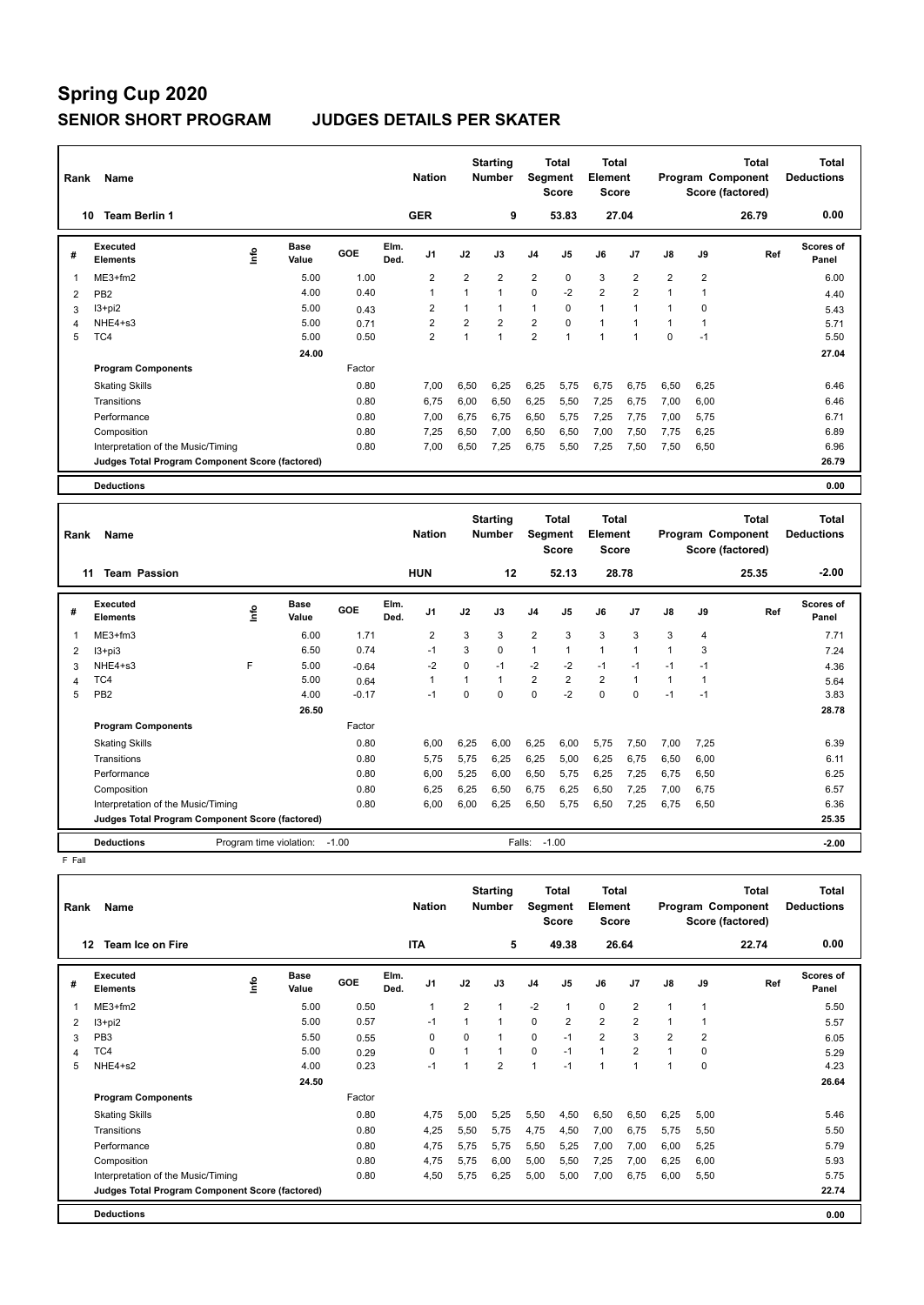| Rank | Name                                            |                              |         | <b>Nation</b>                  |                | <b>Starting</b><br><b>Number</b> | <b>Segment</b> | <b>Total</b><br><b>Score</b> | Total<br>Element<br><b>Score</b> |              |                | Program Component<br>Score (factored) | <b>Total</b> | <b>Total</b><br><b>Deductions</b> |
|------|-------------------------------------------------|------------------------------|---------|--------------------------------|----------------|----------------------------------|----------------|------------------------------|----------------------------------|--------------|----------------|---------------------------------------|--------------|-----------------------------------|
|      | <b>Team Olympia</b><br>13                       |                              |         | <b>CZE</b>                     |                | 15                               |                | 48.21                        |                                  | 26.08        |                |                                       | 22.13        | 0.00                              |
| #    | Executed<br><b>Elements</b>                     | <b>Base</b><br>Info<br>Value | GOE     | Elm.<br>J <sub>1</sub><br>Ded. | J2             | J3                               | J <sub>4</sub> | J <sub>5</sub>               | J6                               | J7           | $\mathsf{J}8$  | J9                                    | Ref          | <b>Scores of</b><br>Panel         |
| 1    | PB <sub>3</sub>                                 | 5.50                         | 0.31    | 1                              | 0              | $\mathbf{1}$                     | $\mathbf{1}$   | $-1$                         | $\mathbf{1}$                     | 0            | 0              | $\overline{2}$                        |              | 5.81                              |
| 2    | TC4                                             | 5.00                         | 0.57    | 1                              | $\overline{2}$ | $\overline{2}$                   | $\overline{2}$ | $\Omega$                     | $\overline{2}$                   | 0            | 1              | $\mathbf 0$                           |              | 5.57                              |
| 3    | $13 + pi2$                                      | 5.00                         | $-0.07$ | 0                              | 0              | $\mathbf 0$                      | 0              | $-1$                         | $\mathbf 0$                      | 0            | 0              | $-1$                                  |              | 4.93                              |
| 4    | $ME3+fm2$                                       | 5.00                         | 0.43    | 1                              | 1              | $\mathbf{1}$                     | $\mathbf{1}$   | $\mathbf 0$                  | $\mathbf{1}$                     | $\mathbf{1}$ | $\overline{1}$ | $\mathbf 0$                           |              | 5.43                              |
| 5    | NHE4+s2                                         | 4.00                         | 0.34    | $-1$                           | 1              | $\overline{1}$                   | $\mathbf{1}$   | 0                            | $\mathbf{1}$                     | 1            | 1              | $\overline{1}$                        |              | 4.34                              |
|      |                                                 | 24.50                        |         |                                |                |                                  |                |                              |                                  |              |                |                                       |              | 26.08                             |
|      | <b>Program Components</b>                       |                              | Factor  |                                |                |                                  |                |                              |                                  |              |                |                                       |              |                                   |
|      | <b>Skating Skills</b>                           |                              | 0.80    | 5.75                           | 5,00           | 5,50                             | 5,75           | 5,25                         | 5,50                             | 5,50         | 5,00           | 5,75                                  |              | 5.46                              |
|      | Transitions                                     |                              | 0.80    | 5,50                           | 4,50           | 5,25                             | 5,50           | 4,75                         | 5,75                             | 5,75         | 5,25           | 6,00                                  |              | 5.39                              |
|      | Performance                                     |                              | 0.80    | 5,50                           | 5,00           | 5,50                             | 6,00           | 5,50                         | 6,25                             | 5,75         | 5.75           | 5,50                                  |              | 5.64                              |
|      | Composition                                     |                              | 0.80    | 5,75                           | 5,00           | 5,50                             | 5,50           | 5,50                         | 6,00                             | 6,00         | 6,00           | 6,00                                  |              | 5.75                              |
|      | Interpretation of the Music/Timing              |                              | 0.80    | 5,50                           | 5.25           | 5.25                             | 5,50           | 4,75                         | 6,25                             | 5,75         | 5,50           | 5,25                                  |              | 5.43                              |
|      | Judges Total Program Component Score (factored) |                              |         |                                |                |                                  |                |                              |                                  |              |                |                                       |              | 22.13                             |
|      | <b>Deductions</b>                               |                              |         |                                |                |                                  |                |                              |                                  |              |                |                                       |              | 0.00                              |
| Rank | Name                                            |                              |         | <b>Nation</b>                  |                | <b>Starting</b><br><b>Number</b> | Segment        | <b>Total</b>                 | Total<br><b>Element</b>          |              |                | Program Component                     | <b>Total</b> | <b>Total</b><br><b>Deductions</b> |

| <b>Rank</b> | name                                            |                       |            | nation                         |                | number         |                | əegment<br>Score | Element<br><b>Score</b> |       |               |                | Program Component<br>Score (factored) | <b>Deauctions</b>  |
|-------------|-------------------------------------------------|-----------------------|------------|--------------------------------|----------------|----------------|----------------|------------------|-------------------------|-------|---------------|----------------|---------------------------------------|--------------------|
|             | <b>Team Darlings</b><br>14                      |                       |            | <b>CZE</b>                     |                | 3              |                | 46.58            |                         | 22.53 |               |                | 24.05                                 | 0.00               |
| #           | <b>Executed</b><br><b>Elements</b>              | Base<br>lnfo<br>Value | <b>GOE</b> | Elm.<br>J <sub>1</sub><br>Ded. | J2             | J3             | J <sub>4</sub> | J5               | J6                      | J7    | $\mathsf{J}8$ | J9             | Ref                                   | Scores of<br>Panel |
|             | I3+pi2                                          | 5.00                  | 0.14       | 1                              | 0              | 0              | $\mathbf 0$    | 0                | 2                       |       | 0             | $-1$           |                                       | 5.14               |
| 2           | $ME3+fm2$                                       | 5.00                  | 0.71       | 1                              | 1              | $\overline{2}$ | $\mathbf{1}$   | 2                | $\overline{2}$          |       |               | $\overline{2}$ |                                       | 5.71               |
| 3           | NHE4+s3                                         | 5.00                  | 0.86       | 2                              | $\overline{2}$ | $\overline{2}$ | $\mathbf{1}$   | $\overline{2}$   | 3                       |       |               | 2              |                                       | 5.86               |
| 4           | PBB                                             | 1.50                  | 0.15       | $\overline{2}$                 | $\overline{2}$ |                | 0              | $-2$             |                         |       |               |                |                                       | 1.65               |
| 5           | TC <sub>3</sub>                                 | 4.00                  | 0.17       | 1                              |                |                | $-2$           | $-1$             | $\overline{2}$          |       | $-1$          | 1              |                                       | 4.17               |
|             |                                                 | 20.50                 |            |                                |                |                |                |                  |                         |       |               |                |                                       | 22.53              |
|             | <b>Program Components</b>                       |                       | Factor     |                                |                |                |                |                  |                         |       |               |                |                                       |                    |
|             | <b>Skating Skills</b>                           |                       | 0.80       | 5,50                           | 5,75           | 5,50           | 4,50           | 5,75             | 6,75                    | 6,00  | 5,75          | 6,00           |                                       | 5.75               |
|             | Transitions                                     |                       | 0.80       | 5,50                           | 5,50           | 5,50           | 4,25           | 6,00             | 6,75                    | 6,00  | 6,00          | 6,75           |                                       | 5.89               |
|             | Performance                                     |                       | 0.80       | 6,25                           | 6,00           | 6,00           | 4,25           | 6,25             | 7,00                    | 6,50  | 6,00          | 6,25           |                                       | 6.18               |
|             | Composition                                     |                       | 0.80       | 6,00                           | 6,00           | 6,25           | 4,50           | 6,25             | 7,00                    | 6,50  | 6,50          | 7,00           |                                       | 6.36               |
|             | Interpretation of the Music/Timing              |                       | 0.80       | 5,75                           | 5,50           | 6,00           | 4,50           | 5,50             | 6,75                    | 6,25  | 6,00          | 6,25           |                                       | 5.89               |
|             | Judges Total Program Component Score (factored) |                       |            |                                |                |                |                |                  |                         |       |               |                |                                       | 24.05              |
|             |                                                 |                       |            |                                |                |                |                |                  |                         |       |               |                |                                       |                    |

**Deductions 0.00**

| Rank | Name                                            |      |                      |         |              | <b>Nation</b>  |          | <b>Starting</b><br><b>Number</b> | Segment        | Total<br><b>Score</b> | <b>Total</b><br>Element<br><b>Score</b> |                |          |             | <b>Total</b><br>Program Component<br>Score (factored) | <b>Total</b><br><b>Deductions</b> |
|------|-------------------------------------------------|------|----------------------|---------|--------------|----------------|----------|----------------------------------|----------------|-----------------------|-----------------------------------------|----------------|----------|-------------|-------------------------------------------------------|-----------------------------------|
| 15   | <b>Team Starlight</b>                           |      |                      |         |              | <b>SUI</b>     |          | 20                               |                | 40.86                 |                                         | 20.34          |          |             | 20.52                                                 | 0.00                              |
| #    | <b>Executed</b><br><b>Elements</b>              | lnfo | <b>Base</b><br>Value | GOE     | Elm.<br>Ded. | J <sub>1</sub> | J2       | J3                               | J <sub>4</sub> | J5                    | J6                                      | J <sub>7</sub> | J8       | J9          | Ref                                                   | Scores of<br>Panel                |
| 1    | $ME3+fm2$                                       |      | 5.00                 | 0.29    |              | 0              | 1        | 1                                | $\mathbf 0$    | 2                     | 0                                       | $\mathbf 0$    | 1        | 1           |                                                       | 5.29                              |
| 2    | I3+pi2                                          |      | 5.00                 | $-1.57$ |              | -3             | $-3$     | $-3$                             | $-3$           | $-4$                  | $-3$                                    | $-3$           | -3       | $-4$        |                                                       | 3.43                              |
| 3    | TC4                                             |      | 5.00                 | 0.36    |              | 0              | $\Omega$ | 1                                | $\mathbf 0$    | $\overline{2}$        | $\mathbf{1}$                            | $\mathbf{1}$   | 1        |             |                                                       | 5.36                              |
| 4    | NHE3+s1                                         |      | 2.50                 | $-0.07$ |              | $-1$           | $\Omega$ | $\Omega$                         | $-2$           | $\overline{1}$        | $-1$                                    | $\Omega$       | $\Omega$ | $\mathbf 0$ |                                                       | 2.43                              |
| 5    | PB <sub>2</sub>                                 |      | 4.00                 | $-0.17$ |              | 0              | $\Omega$ | $\Omega$                         | 0              | $-2$                  | $-1$                                    | $\Omega$       | $-1$     | $-1$        |                                                       | 3.83                              |
|      |                                                 |      | 21.50                |         |              |                |          |                                  |                |                       |                                         |                |          |             |                                                       | 20.34                             |
|      | <b>Program Components</b>                       |      |                      | Factor  |              |                |          |                                  |                |                       |                                         |                |          |             |                                                       |                                   |
|      | <b>Skating Skills</b>                           |      |                      | 0.80    |              | 4,50           | 4,25     | 4.75                             | 4,50           | 4,75                  | 5,25                                    | 5,75           | 5.00     | 4,75        |                                                       | 4.79                              |
|      | Transitions                                     |      |                      | 0.80    |              | 4,00           | 4,25     | 4,50                             | 4,00           | 5,50                  | 5,00                                    | 6,00           | 6,25     | 6,75        |                                                       | 5.07                              |
|      | Performance                                     |      |                      | 0.80    |              | 4,25           | 4,25     | 4.75                             | 4,75           | 5,75                  | 5,50                                    | 5,75           | 5.25     | 5,25        |                                                       | 5.07                              |
|      | Composition                                     |      |                      | 0.80    |              | 4,25           | 4,50     | 5,00                             | 4,50           | 6,25                  | 5,50                                    | 6,00           | 6,50     | 7,00        |                                                       | 5.46                              |
|      | Interpretation of the Music/Timing              |      |                      | 0.80    |              | 4,00           | 4,75     | 5,00                             | 4,50           | 5,50                  | 5,75                                    | 5,75           | 5,75     | 5,50        |                                                       | 5.25                              |
|      | Judges Total Program Component Score (factored) |      |                      |         |              |                |          |                                  |                |                       |                                         |                |          |             |                                                       | 20.52                             |
|      | <b>Deductions</b>                               |      |                      |         |              |                |          |                                  |                |                       |                                         |                |          |             |                                                       | 0.00                              |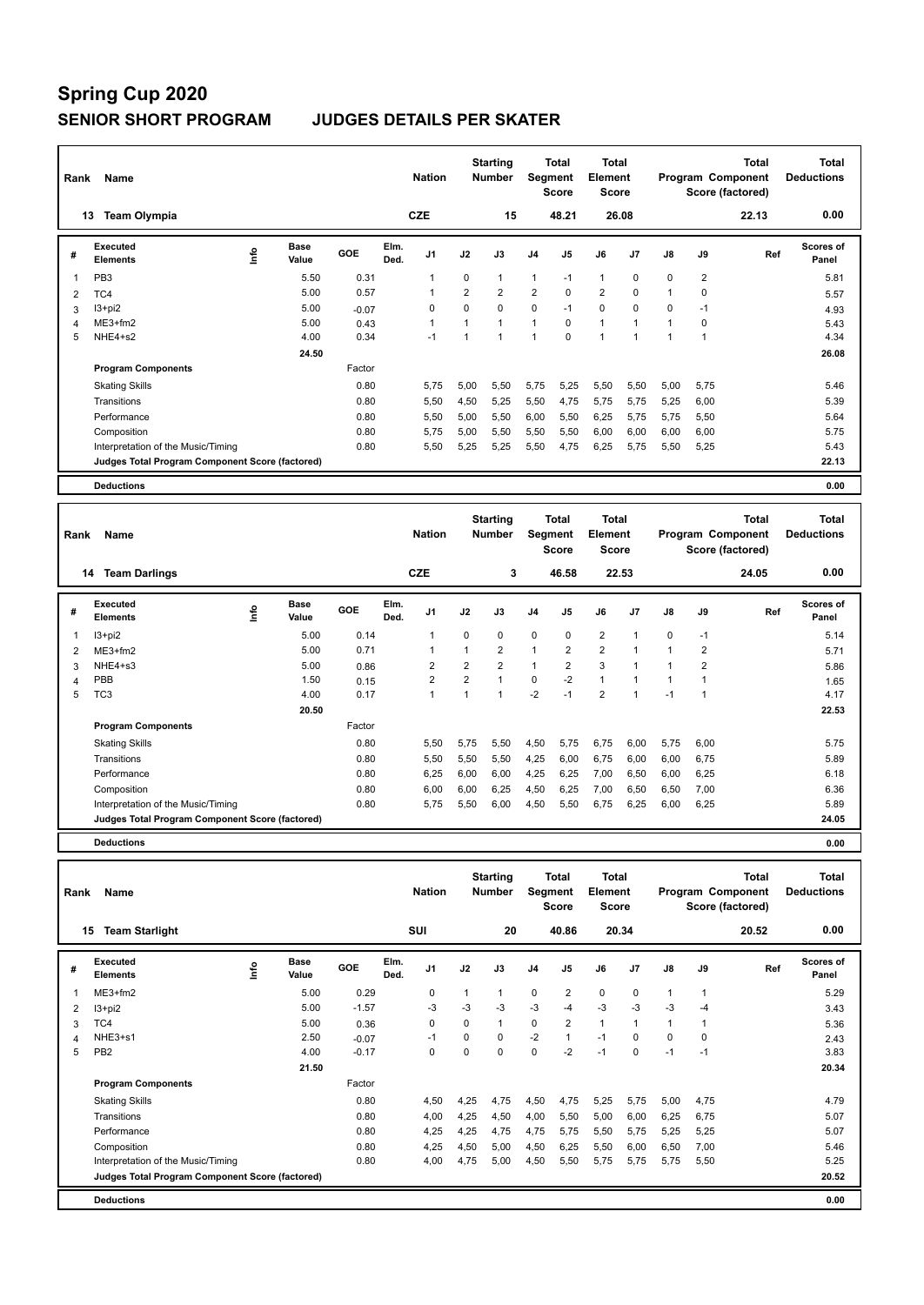| Rank | Name                                            |    |               |         |              | <b>Nation</b>  |                | <b>Starting</b><br><b>Number</b> | Segment        | Total<br><b>Score</b> | <b>Total</b><br>Element<br><b>Score</b> |                |                |             | <b>Total</b><br>Program Component<br>Score (factored) | <b>Total</b><br><b>Deductions</b> |
|------|-------------------------------------------------|----|---------------|---------|--------------|----------------|----------------|----------------------------------|----------------|-----------------------|-----------------------------------------|----------------|----------------|-------------|-------------------------------------------------------|-----------------------------------|
|      | <b>Team Skating Graces</b><br>16                |    |               |         |              | <b>GER</b>     |                | $\mathbf{2}$                     |                | 40.35                 |                                         | 22.63          |                |             | 19.72                                                 | $-2.00$                           |
| #    | Executed<br><b>Elements</b>                     | ۴ů | Base<br>Value | GOE     | Elm.<br>Ded. | J <sub>1</sub> | J2             | J3                               | J <sub>4</sub> | J <sub>5</sub>        | J6                                      | J <sub>7</sub> | $\mathsf{J}8$  | J9          | Ref                                                   | <b>Scores of</b><br>Panel         |
| 1    | NHE4+s1                                         | F  | 3.00          | $-0.60$ |              | $-1$           | $-2$           | $-2$                             | $-2$           | $-3$                  | $-2$                                    | $-2$           | $-2$           | $-2$        |                                                       | 2.40                              |
| 2    | $13 + pi2$                                      | F  | 5.00          | $-1.43$ |              | $-2$           | $-3$           | $-3$                             | $-3$           | $-3$                  | $-4$                                    | $-2$           | $-3$           | $-3$        |                                                       | 3.57                              |
| 3    | TC4                                             |    | 5.00          | 0.29    |              | 1              | $\Omega$       | $\mathbf{1}$                     | 0              | $\Omega$              | $\Omega$                                | $\overline{1}$ |                | 1           |                                                       | 5.29                              |
| 4    | PB <sub>3</sub>                                 |    | 5.50          | 0.16    |              | $\Omega$       |                |                                  | $-1$           | $-2$                  | $\mathbf{1}$                            | $\overline{1}$ | $\Omega$       | $\mathbf 0$ |                                                       | 5.66                              |
| 5    | $ME3+fm2$                                       |    | 5.00          | 0.71    |              | $\overline{1}$ | $\overline{2}$ | $\overline{2}$                   | 0              |                       | $\overline{1}$                          | $\overline{2}$ | $\overline{2}$ | 1           |                                                       | 5.71                              |
|      |                                                 |    | 23.50         |         |              |                |                |                                  |                |                       |                                         |                |                |             |                                                       | 22.63                             |
|      | <b>Program Components</b>                       |    |               | Factor  |              |                |                |                                  |                |                       |                                         |                |                |             |                                                       |                                   |
|      | <b>Skating Skills</b>                           |    |               | 0.80    |              | 4,75           | 4,25           | 4,50                             | 4,50           | 5,25                  | 5,00                                    | 6,25           | 5,75           | 5,25        |                                                       | 5.00                              |
|      | Transitions                                     |    |               | 0.80    |              | 4,25           | 3,75           | 4,75                             | 4,00           | 6,00                  | 5,50                                    | 6,00           | 5,00           | 4,50        |                                                       | 4.86                              |
|      | Performance                                     |    |               | 0.80    |              | 4,00           | 3,50           | 4,50                             | 3,75           | 5,50                  | 5,00                                    | 5,50           | 4.00           | 5,00        |                                                       | 4.54                              |
|      | Composition                                     |    |               | 0.80    |              | 4,75           | 4,00           | 5,25                             | 4,50           | 6,25                  | 5,25                                    | 6,25           | 5.75           | 5,25        |                                                       | 5.29                              |
|      | Interpretation of the Music/Timing              |    |               | 0.80    |              | 4,50           | 4,25           | 5,50                             | 4,50           | 5,00                  | 5,50                                    | 6,00           | 5,00           | 4,75        |                                                       | 4.96                              |
|      | Judges Total Program Component Score (factored) |    |               |         |              |                |                |                                  |                |                       |                                         |                |                |             |                                                       | 19.72                             |
|      | <b>Deductions</b>                               |    | Falls:        | $-2.00$ |              |                |                |                                  |                |                       |                                         |                |                |             |                                                       | $-2.00$                           |

F Fall

| Rank | Name                                            |      |                      |         |              | <b>Nation</b>  |                | <b>Starting</b><br>Number | Segment        | Total<br><b>Score</b> | <b>Total</b><br>Element<br><b>Score</b> |                |          |                | <b>Total</b><br>Program Component<br>Score (factored) | <b>Total</b><br><b>Deductions</b> |
|------|-------------------------------------------------|------|----------------------|---------|--------------|----------------|----------------|---------------------------|----------------|-----------------------|-----------------------------------------|----------------|----------|----------------|-------------------------------------------------------|-----------------------------------|
|      | 17<br><b>Team Fusion</b>                        |      |                      |         |              | <b>ESP</b>     |                | 7                         |                | 40.23                 | 22.25                                   |                |          |                | 17.98                                                 | 0.00                              |
| #    | Executed<br><b>Elements</b>                     | lnfo | <b>Base</b><br>Value | GOE     | Elm.<br>Ded. | J <sub>1</sub> | J2             | J3                        | J <sub>4</sub> | J <sub>5</sub>        | J6                                      | J <sub>7</sub> | J8       | J9             | Ref                                                   | <b>Scores of</b><br>Panel         |
| 1    | TC <sub>3</sub>                                 |      | 4.00                 | 0.34    |              | $\overline{1}$ | $\overline{2}$ | $\mathbf 1$               | 1              | $\mathbf{1}$          | $\mathbf 0$                             | $\Omega$       | $\Omega$ | $\overline{2}$ |                                                       | 4.34                              |
| 2    | $ME3+fm2$                                       |      | 5.00                 | 0.29    |              |                | 1              | $\mathbf{1}$              | 1              | 0                     | $\mathbf 0$                             | $\overline{1}$ | 0        | $\mathbf 0$    |                                                       | 5.29                              |
| 3    | NHE3+s1                                         |      | 2.50                 | $-0.18$ |              | $-2$           | $\Omega$       | 0                         | $-1$           | $-1$                  | $-1$                                    | $\mathbf 0$    | $-1$     | $-1$           |                                                       | 2.32                              |
| 4    | I3+pi3                                          |      | 6.50                 | $-0.37$ |              | $-2$           | 0              | $-1$                      | 0              | $-1$                  | $\mathbf 0$                             | $\mathbf 0$    | $-1$     | $-1$           |                                                       | 6.13                              |
| 5    | PB <sub>2</sub>                                 |      | 4.00                 | 0.17    |              | 0              | 1              | $\Omega$                  | 1              | $\Omega$              | $\Omega$                                | $\overline{1}$ | $\Omega$ | -1             |                                                       | 4.17                              |
|      |                                                 |      | 22.00                |         |              |                |                |                           |                |                       |                                         |                |          |                |                                                       | 22.25                             |
|      | <b>Program Components</b>                       |      |                      | Factor  |              |                |                |                           |                |                       |                                         |                |          |                |                                                       |                                   |
|      | <b>Skating Skills</b>                           |      |                      | 0.80    |              | 4,00           | 4,00           | 4,75                      | 5,25           | 4,50                  | 4,50                                    | 4,75           | 4,25     | 4,25           |                                                       | 4.43                              |
|      | Transitions                                     |      |                      | 0.80    |              | 3,50           | 4,75           | 4,25                      | 5,25           | 5,00                  | 4,50                                    | 4,75           | 4,75     | 3,50           |                                                       | 4.50                              |
|      | Performance                                     |      |                      | 0.80    |              | 4,00           | 4,50           | 4,75                      | 5,50           | 4,75                  | 4,25                                    | 5,00           | 4,50     | 4,50           |                                                       | 4.61                              |
|      | Composition                                     |      |                      | 0.80    |              | 3,75           | 4,25           | 4,75                      | 5,25           | 4,50                  | 4,75                                    | 5,00           | 4,75     | 4,25           |                                                       | 4.61                              |
|      | Interpretation of the Music/Timing              |      |                      | 0.80    |              | 3,50           | 3,75           | 4,50                      | 5,25           | 4,00                  | 4,75                                    | 4,75           | 4,50     | 4,00           |                                                       | 4.32                              |
|      | Judges Total Program Component Score (factored) |      |                      |         |              |                |                |                           |                |                       |                                         |                |          |                |                                                       | 17.98                             |

**Deductions 0.00**

**Total Deductions Total Program Component Score (factored) Total Element Score Total Segment Score Starting Rank Name Nation Number # Executed Elements Base Value GOE J1 J2 J3 J4 J5 J6 J7 J8 J9 Scores of Panel** 1 4.00 0.29 1 1 1 -1 0 0 1 1 1 **Ref**  4.29 **Elm. Ded.**  TC3 **Info 18 Team Illumination NED 1 37.88 21.07 16.81 0.00** 2 PB2 4.00 -0.11 1 0 -1 -1 -1 0 0 0 0 3.89 3 NHE3+s1 2.50 -0.14 0 -1 -1 -2 -1 1 -1 -1 1 2.36 4 I3+pi3 6.50 -1.11 -2 -1 -2 -2 -3 -1 0 -2 -2 5.39 5 ME3+fm2 5.00 0.14 1 1 0 0 0 0 -1 0 1 5.14  **22.00 21.07 Program Components**  Skating Skills 4,25 4,00 3,75 3,75 4,25 4,50 4,75 5,25 3,75 Factor 0.80 4,25 4,00 3,75 3,75 4,25 4,50 4,75 5,25 3,75 4.18 Transitions 0.80 3,75 3,75 3,25 3,25 4,50 4,25 5,00 5,00 3,50 4.00 Performance 0.80 4,00 3,50 3,75 4,00 4,50 4,75 5,25 5,00 4,50 4.36 Composition 0.80 4,00 4,00 3,75 3,00 4,50 4,50 5,25 5,25 4,50 4.36 Interpretation of the Music/Timing 0.80 3,50 3,75 3,50 3,75 4,00 5,00 5,25 4,75 4,25 4.11 **Deductions 0.00 Judges Total Program Component Score (factored) 16.81**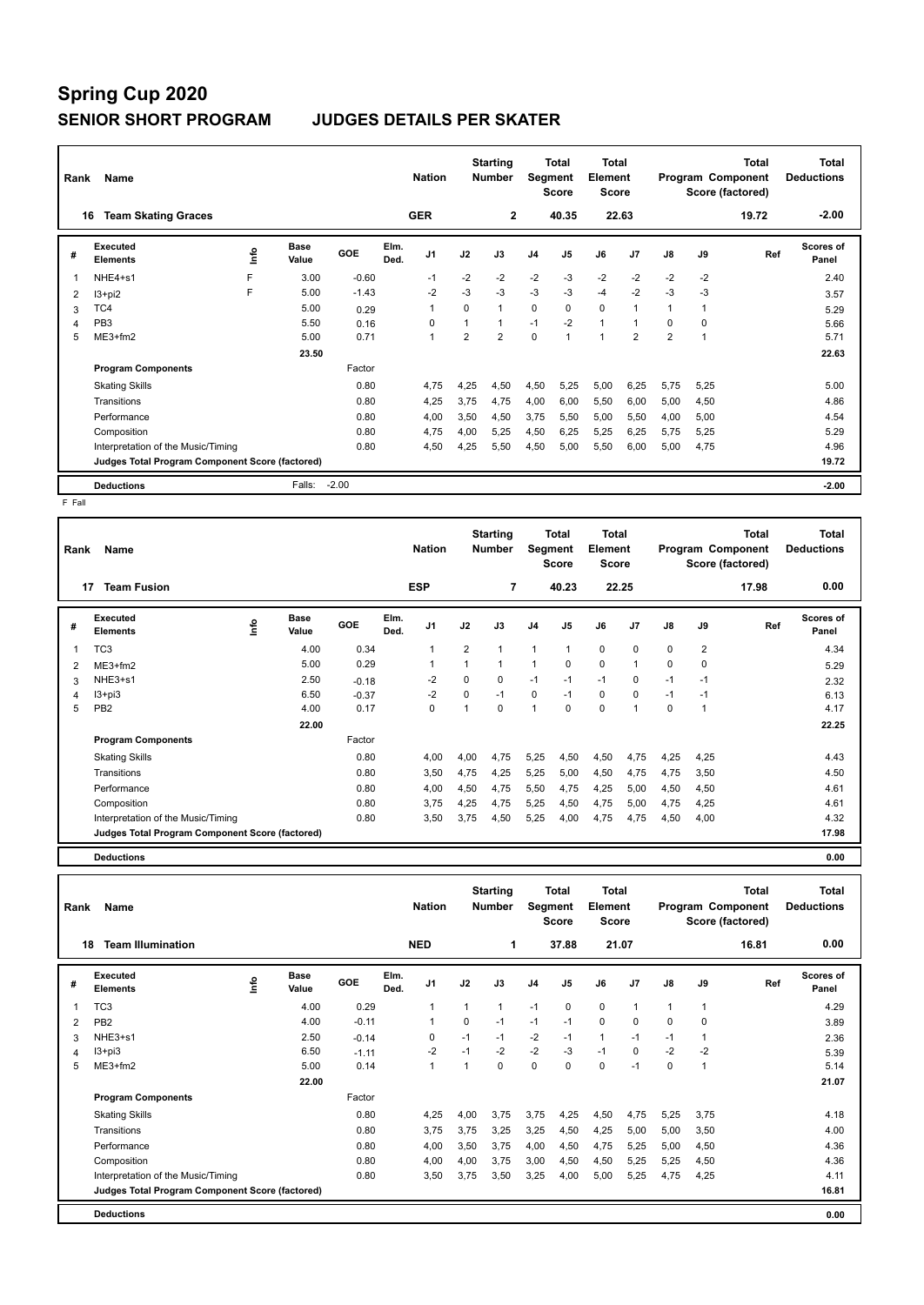| Rank           | Name                                            |                       |         |              | <b>Nation</b>  |                | <b>Starting</b><br><b>Number</b> |                | <b>Total</b><br>Segment<br><b>Score</b> | <b>Total</b><br>Element<br><b>Score</b> |                |          |              | <b>Total</b><br>Program Component<br>Score (factored) | <b>Total</b><br><b>Deductions</b> |
|----------------|-------------------------------------------------|-----------------------|---------|--------------|----------------|----------------|----------------------------------|----------------|-----------------------------------------|-----------------------------------------|----------------|----------|--------------|-------------------------------------------------------|-----------------------------------|
|                | <b>Team Zagreb Snowflakes</b><br>19             |                       |         | CRO          |                |                | 6                                |                | 35.72                                   |                                         | 17.84          |          |              | 17.88                                                 | 0.00                              |
| #              | Executed<br><b>Elements</b>                     | Base<br>١nfo<br>Value | GOE     | Elm.<br>Ded. | J <sub>1</sub> | J2             | J3                               | J <sub>4</sub> | J <sub>5</sub>                          | J6                                      | J <sub>7</sub> | J8       | J9           | Ref                                                   | Scores of<br>Panel                |
| 1              | TC <sub>2</sub>                                 | 3.00                  | 0.13    |              | $\Omega$       | $\overline{2}$ | $\mathbf{1}$                     | $\mathbf 0$    | $\Omega$                                | $\mathbf 0$                             | $\mathbf{1}$   | $\Omega$ | $\mathbf{1}$ |                                                       | 3.13                              |
| $\overline{2}$ | $13+pi2$                                        | 5.00                  | $-0.36$ |              | 0              | $-1$           | $-1$                             | $-2$           | $-2$                                    | $\mathbf 0$                             | 0              | 0        | $-1$         |                                                       | 4.64                              |
| 3              | PB <sub>2</sub>                                 | 4.00                  | 0.11    |              | 1              | $\mathbf{1}$   | $\Omega$                         | $\mathbf 0$    | $\Omega$                                | $\mathbf 0$                             | $\Omega$       | $\Omega$ | $\mathbf{1}$ |                                                       | 4.11                              |
| Δ              | NHE3+s1                                         | 2.50                  | $-0.14$ |              | 1              | $\Omega$       | $-1$                             | $-1$           | $-1$                                    | $-1$                                    | $\Omega$       | $-1$     | 0            |                                                       | 2.36                              |
| 5              | $ME2+fm2$                                       | 4.00                  | $-0.40$ |              | $\Omega$       | $-1$           | $-1$                             | $-1$           | $-1$                                    | $-1$                                    | $-1$           | $-1$     | $-2$         |                                                       | 3.60                              |
|                |                                                 | 18.50                 |         |              |                |                |                                  |                |                                         |                                         |                |          |              |                                                       | 17.84                             |
|                | <b>Program Components</b>                       |                       | Factor  |              |                |                |                                  |                |                                         |                                         |                |          |              |                                                       |                                   |
|                | <b>Skating Skills</b>                           |                       | 0.80    |              | 4,75           | 4,00           | 4,00                             | 4,50           | 4,25                                    | 4,75                                    | 4,75           | 4,50     | 4,75         |                                                       | 4.50                              |
|                | Transitions                                     |                       | 0.80    |              | 4,50           | 3.75           | 3.75                             | 4,25           | 4,50                                    | 4,50                                    | 4,50           | 4.00     | 4,25         |                                                       | 4.25                              |
|                | Performance                                     |                       | 0.80    |              | 4,50           | 3,50           | 4,00                             | 4,75           | 4,50                                    | 5,25                                    | 4,75           | 4,25     | 4,50         |                                                       | 4.46                              |
|                | Composition                                     |                       | 0.80    |              | 4,75           | 4,50           | 4,25                             | 4,75           | 4,50                                    | 5,00                                    | 5,00           | 4.75     | 5,00         |                                                       | 4.75                              |
|                | Interpretation of the Music/Timing              |                       | 0.80    |              | 4,50           | 4,25           | 4,00                             | 4,25           | 4.00                                    | 5,00                                    | 5,25           | 4.00     | 4,75         |                                                       | 4.39                              |
|                | Judges Total Program Component Score (factored) |                       |         |              |                |                |                                  |                |                                         |                                         |                |          |              |                                                       | 17.88                             |
|                | <b>Deductions</b>                               |                       |         |              |                |                |                                  |                |                                         |                                         |                |          |              |                                                       | 0.00                              |
|                |                                                 |                       |         |              |                |                |                                  |                |                                         |                                         |                |          |              |                                                       |                                   |
| Rank           | Name                                            |                       |         |              | <b>Nation</b>  |                | <b>Starting</b><br><b>Number</b> |                | <b>Total</b><br>Segment<br><b>Score</b> | Total<br>Element<br><b>Score</b>        |                |          |              | <b>Total</b><br>Program Component<br>Score (factored) | <b>Total</b><br><b>Deductions</b> |
|                | <b>Team Phoenix</b><br>20                       |                       |         | <b>BEL</b>   |                |                | 19                               |                | 35.01                                   | 20.76                                   |                |          |              | 15.25                                                 | $-1.00$                           |

**Value GOE J1 J2 J3 J4 J5 J6 J7 J8 J9** 

 **23.00 20.76**

0.80 3,50 4,00 3,75 3,75 3,75 3,75 4,25 4,50 4,00 3.89

 PB2 F 4.00 -1.31 -3 -3 -3 -3 -4 -3 -2 -4 -4 2.69 I3+pi3 6.50 -0.93 -1 -1 -2 -2 -1 -1 -1 -2 -2 5.57 NHE3+s1 2.50 -0.50 -2 -2 -2 -2 -3 -2 -1 -2 -2 2.00 TC4 5.00 0.00 0 2 0 0 1 -1 0 0 -1 5.00

Transitions 0.80 3,25 4,00 3,50 3,50 4,00 3,25 4,00 4,25 3,75 3.71 Performance 0.80 3,50 3,50 3,75 3,75 3,50 3,50 4,00 4,00 4,25 3.71 Composition 0.80 3,50 4,00 4,25 3,50 4,00 3,75 4,25 4,75 4,50 4.04

**Deductions** Falls: -1.00 **-1.00**

**Scores of Panel**

5.50

**Ref** 

Interpretation of the Music/Timing 0.80 3,25 3,25 4,00 3,25 3,25 4,00 4,25 4,25 4,00 3.71 **Judges Total Program Component Score (factored) 15.25**

**Program Components** 

**Base** 

**Info**

1 5.00 0.50 1 2 1 0 2 0 1 1 1

Factor

Skating Skills 3,50 4,00 3,75 3,75 3,75 3,75 4,25 4,50 4,00

**Elm. Ded.** 

**#** 

F Fall

**Executed Elements** 

ME3+fm2

**Total Deductions Total Program Component Score (factored) Total Element Score Total Segment Score Starting Rank Name Nation Number # Executed Elements Base Value GOE J1 J2 J3 J4 J5 J6 J7 J8 J9 Scores of Panel** 1 5.00 0.07 1 0 0 -1 0 1 -1 1 0 **Ref**  5.07 **Elm. Ded.**  ME3+fm2 **Info 21 Team Sweet Mozart AUT 8 33.48 16.99 16.49 0.00** 2 I3+pi1 3.00 -0.17 0 0 -1 0 -2 1 0 -1 -2 2.83 3 PB2 4.00 -0.23 1 -1 -1 1 -3 0 -1 -1 -1 3.77 4 TC2 3.00 0.00 1 0 1 0 -1 0 0 0 -1 3.00 5 NHE3+s1 2.50 -0.18 0 -1 -1 1 -1 -1 -1 -1 0 2.32  **17.50 16.99 18.99 Program Components**  Skating Skills 4,00 3,50 4,00 4,25 3,75 5,00 4,25 4,50 4,00 Factor 0.80 4,00 3,50 4,00 4,25 3,75 5,00 4,25 4,50 4,00 4.11 Transitions 0.80 3,50 3,50 3,50 4,00 4,25 5,00 4,00 3,75 3,75 3.82 Performance 0.80 4,00 4,00 4,00 4,50 4,50 5,00 4,25 4,25 4,25 4.25 Composition 0.80 4,00 4,25 4,25 5,00 4,50 5,25 4,25 4,25 4,50 4.43 Interpretation of the Music/Timing  $0.80$   $3.50$   $3.75$   $4.00$   $4.50$   $4.25$   $5.50$   $4.25$   $3.50$   $3.75$   $4.00$ **Deductions 0.00 Judges Total Program Component Score (factored) 16.49**